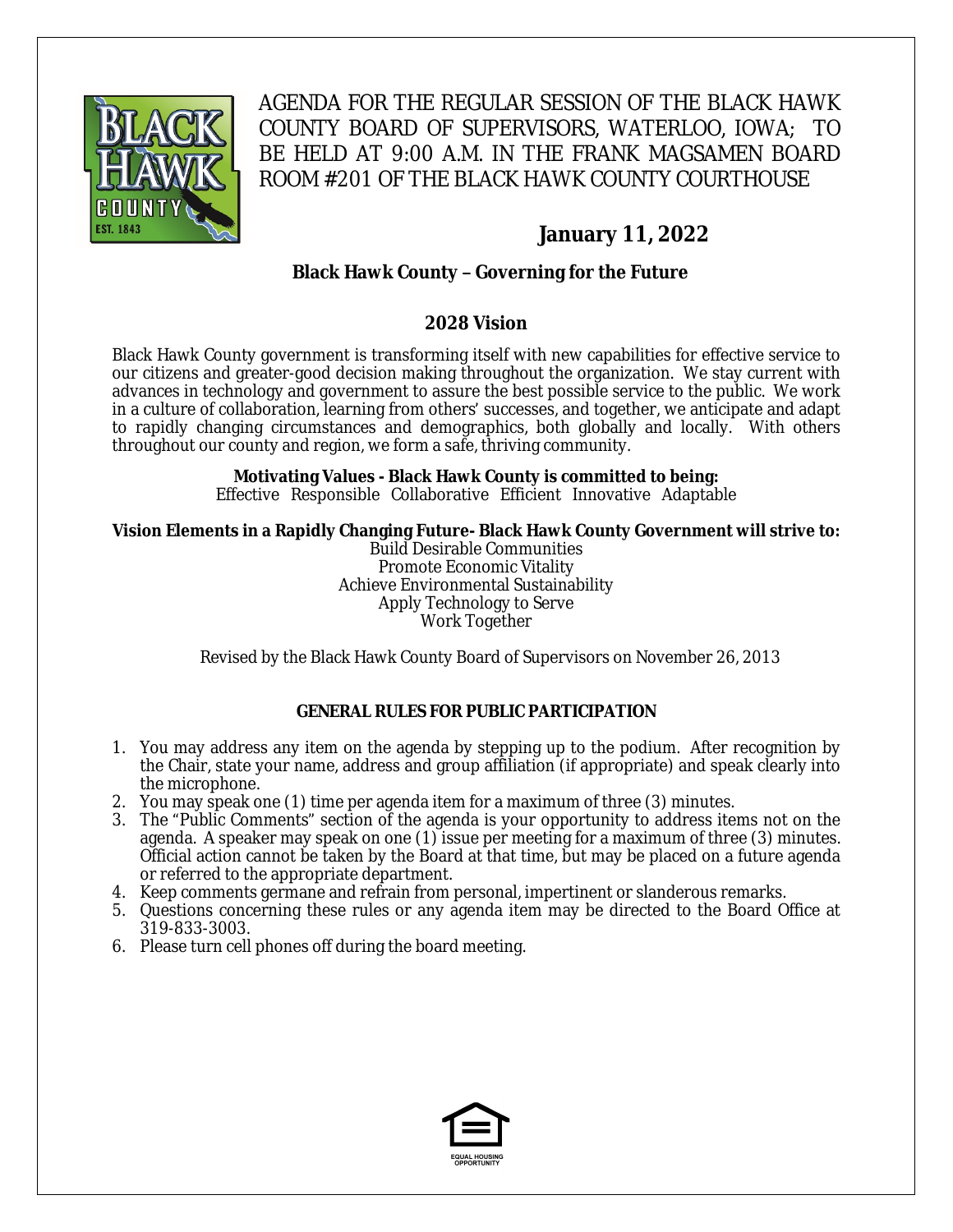January 11, 2022

Join Zoom Meeting [https://us02web.zoom.us/j/86955034418?pwd=YkxDRHJUUk9tUlg5SEhSbXgvNzBEUT09](https://gcc02.safelinks.protection.outlook.com/?url=https%3A%2F%2Fus02web.zoom.us%2Fj%2F86955034418%3Fpwd%3DYkxDRHJUUk9tUlg5SEhSbXgvNzBEUT09&data=04%7C01%7Cllamb%40blackhawkcounty.iowa.gov%7C711f62632fce4c3a570408d9d055bc4e%7C9960f5b6faae4bb3a122c43aceeaa06d%7C0%7C0%7C637769888942638992%7CUnknown%7CTWFpbGZsb3d8eyJWIjoiMC4wLjAwMDAiLCJQIjoiV2luMzIiLCJBTiI6Ik1haWwiLCJXVCI6Mn0%3D%7C3000&sdata=rlrmD0tohen6Ci6hqFsHVfIzU0nu1QBO%2FztFnWAdJmQ%3D&reserved=0)

> Meeting ID: 869 5503 4418 Passcode: 154162 One tap mobile +13126266799,,86955034418#,,,,\*154162# US (Chicago) +16465588656,,86955034418#,,,,\*154162# US (New York)

> > Dial by your location +1 312 626 6799 US (Chicago) +1 646 558 8656 US (New York) +1 301 715 8592 US (Washington DC) +1 346 248 7799 US (Houston) +1 669 900 9128 US (San Jose) +1 253 215 8782 US (Tacoma) Meeting ID: 869 5503 4418 Passcode: 154162

Find your local number: [https://us02web.zoom.us/u/kbF42IE5Z](https://gcc02.safelinks.protection.outlook.com/?url=https%3A%2F%2Fus02web.zoom.us%2Fu%2FkbF42IE5Z&data=04%7C01%7Cllamb%40blackhawkcounty.iowa.gov%7C711f62632fce4c3a570408d9d055bc4e%7C9960f5b6faae4bb3a122c43aceeaa06d%7C0%7C0%7C637769888942638992%7CUnknown%7CTWFpbGZsb3d8eyJWIjoiMC4wLjAwMDAiLCJQIjoiV2luMzIiLCJBTiI6Ik1haWwiLCJXVCI6Mn0%3D%7C3000&sdata=iZ7dMAAFN8NVmussTUINvQgOmDE2taYOou5lafvAYKk%3D&reserved=0)

## **ROLL CALL**

#### **MOMENT OF SILENCE – To Reflect on Actions**

#### **PLEDGE OF ALLEGIANCE**

#### **1. AGENDA RECEIVED AS PROPOSED OR AS AMENDED**

#### **2. PUBLIC COMMENTS**

#### **3. CLAIMS AND PAYMENTS**

A. Resolution **–** that the Board of Supervisors APPROVE EXPENDITURES, and that the County Auditor be authorized and directed to ISSUE CHECKS, against the various settlement of such claims as allowed.

#### **4. RECEIVE PROJECT UPDATES FROM DEPARTMENT HEADS/ELECTED OFFICIALS**

**5. MINUTES APPROVED –** January 4, 2022 and January 6, 2022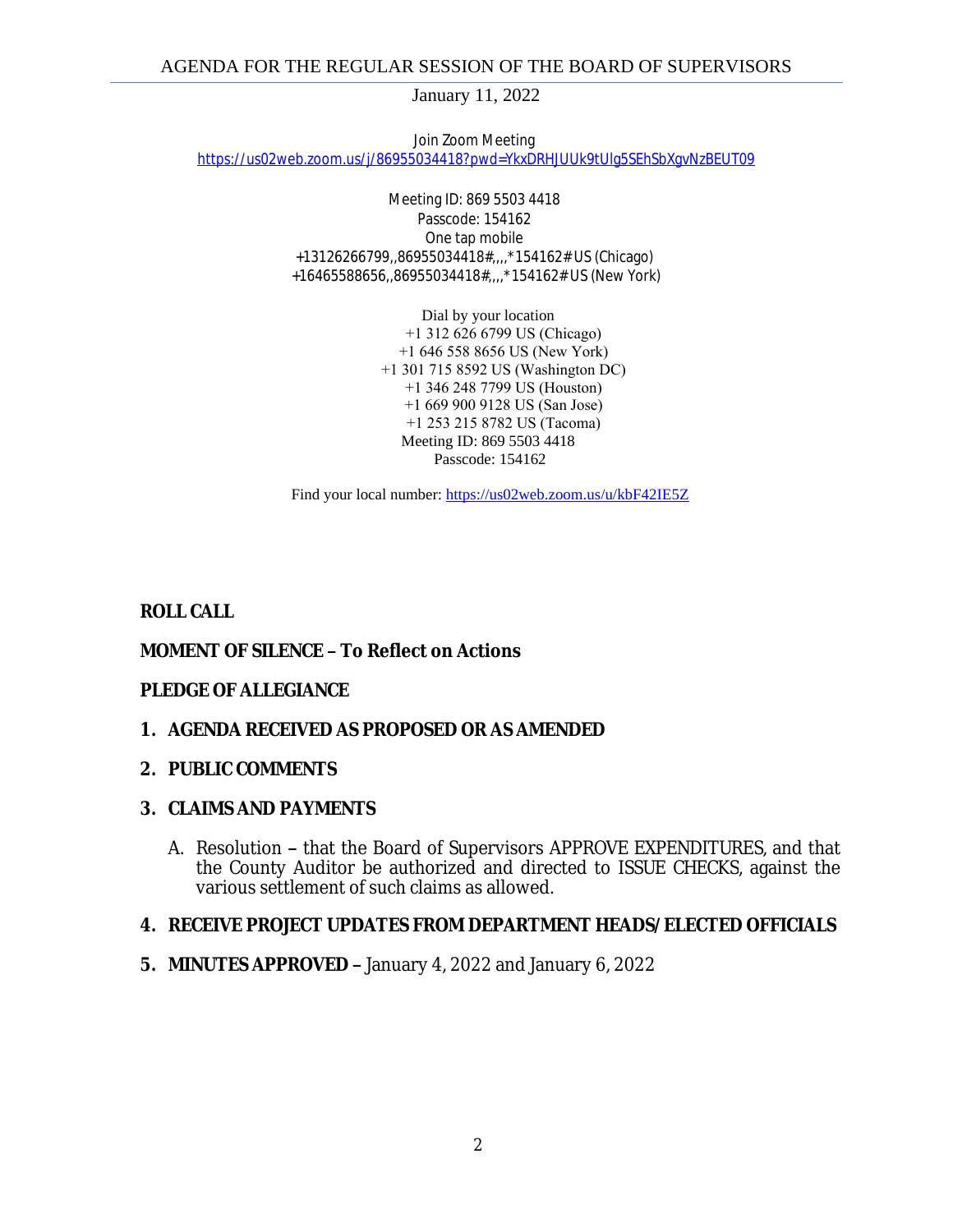January 11, 2022

## **6. CONSENT AGENDA**

The following items will be acted upon by voice vote on a single **RESOLUTION**, without separate discussion, unless someone from the board or the public requests that a specific item be considered separately.

## A. TO APPROVE, RECEIVE, PLACE ON FILE WITH THE COUNTY AUDITOR

\_\_\_\_\_\_\_\_\_\_\_\_\_\_\_\_\_\_\_\_\_\_\_\_\_\_\_\_\_\_\_\_\_\_\_\_\_\_\_\_\_\_\_\_\_\_\_\_\_\_\_\_\_\_\_\_\_\_\_\_\_\_\_\_\_\_\_\_\_\_\_\_\_\_\_\_\_\_\_\_\_\_\_\_\_\_\_\_\_\_\_\_\_\_\_\_\_\_\_\_\_\_\_\_\_

- 1. The Board of Supervisors APPROVE INTERGOVERNMENTAL JOURNAL ENTRIES, and that the County Auditor be authorized and directed to TRANSFER monies within the various funds as submitted.
- 2. The PAYROLL ADJUSTMENTS submitted by the various departments and the County Auditor be authorized and directed to adjust his records accordingly.

## **7. OTHER BUSINESS**

- A. Motion that the PERSONNEL REQUISITION for the Administrative Aide III (fulltime) position in the County Maintenance Office be approved, as recommended by Rory Geving, Maintenance Superintendent.
- B. Motion that the REAPPOINTMENT of Wesley Pilkington as a member for the Black Hawk County Board of Health for a three-year term be approved effective January 1, 2022.
- C. Motion that the REAPPOINTMENT OF Disa Cornish as a member for the Black Hawk County Board of Health for a three-year term be approved effective January 1, 2022.
- D. DISSCUSSION/POSSIBLE BOARD ACTION Providing a letter of support to the City of Cedar Falls for the federal grant regarding the Cedar River Project
- E. DISCUSSION/POSSIBLE BOARD ACTION Crow mitigation services for 2022.
- F. DISCUSSION County Preparedness and Possible Updates for COVID-19

## **8. WORK SESSION**

A. DISCUSSION/POSSIBLE BOARD ACTION – Consideration of all aspects of the FY23 Black Hawk County Budget.

## **9. ANY REPORTS OR INFORMATION FROM THE BOARD**

## **10. ADJOURNMENT**